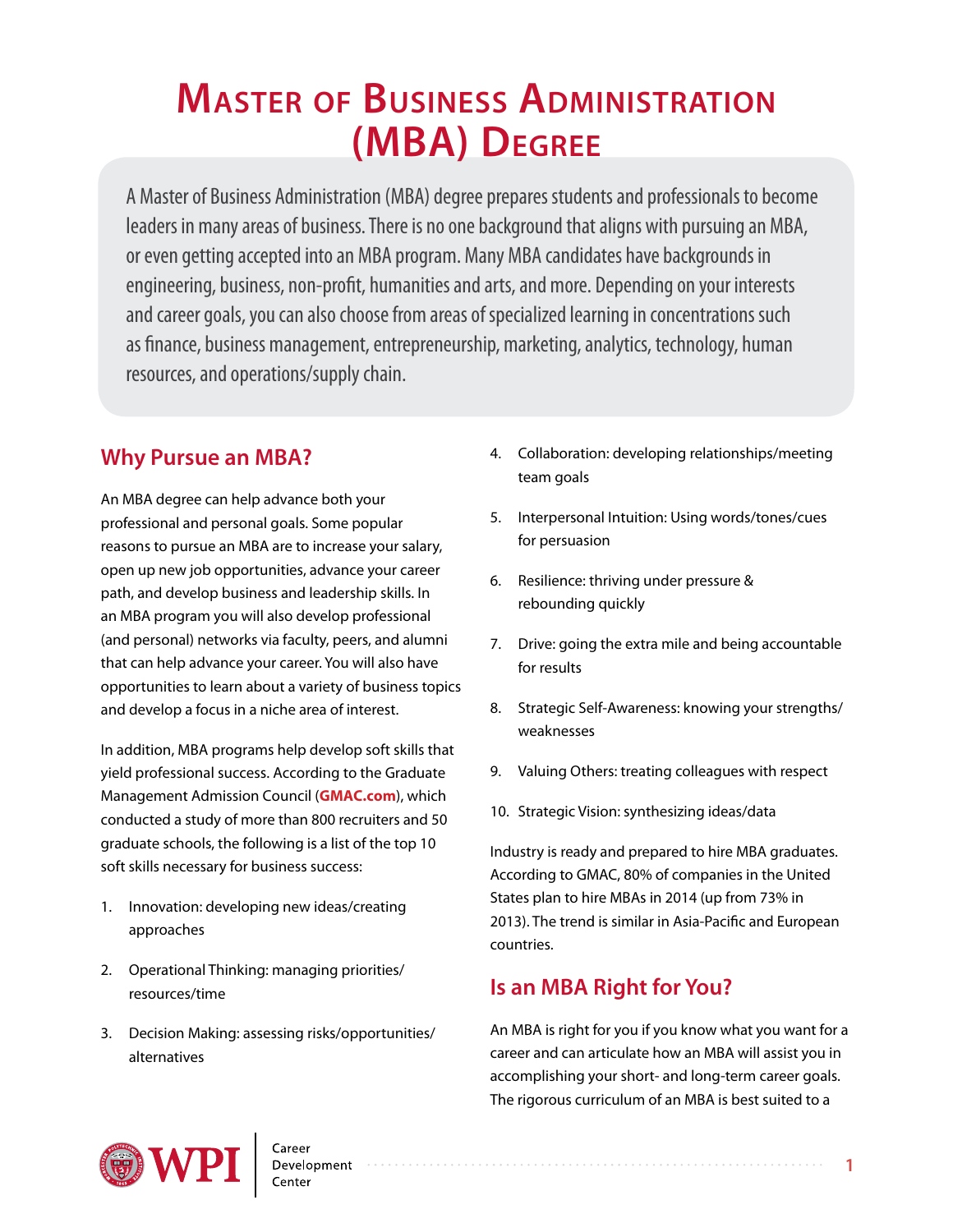student or professional who has a clear direction. The more you know your interests and career goals, the better you can evaluate schools, programs, courses, and MBA concentrations.

If an MBA sounds like it might be for you, take some time to reflect on the following questions:

- Why am I sure that an MBA, versus a different Master's degree, is right for me?
- What post-MBA careers fit my personal strengths, interests, abilities, and work values?
- What kinds of business schools, companies, and corporate environments best fit me?

The Career Development Center (CDC) has a new resource called Focus2 that is located in the Shortcuts of your Handshake and contains free assessments that can help you better understand your personality, interests, skills, values, suggest majors for study, and career paths to take. You can also schedule a Career Advising appointment to speak with a CDC Staff Member about your career goals and questions. All appointments should be scheduled through Handshake.

# **How to search for, and understand, MBA programs**

#### **Searching for MBA Programs**

It is important that you know what you are looking for in an MBA program, as this will help you determine which, and how many, schools to apply to. Some things to look for in an MBA program include:

- Find out if the school has MBA concentrations that match your interests.
- Read class descriptions to make sure the content and availability of courses aligns with your interests. You might even contact professors to



obtain sample syllabi to gain additional insights into courses.

- Research individual faculty members to see if they focus on areas of interest to you and to get more insight into their professional background.
- Peruse the department website to understand what research is going on, areas of expertise, seminars, training, and other areas and opportunities for professional development.
- Find out how the schools ranks nationally for business schools and MBA programs. Depending on the concentration you wish to pursue, a school's ranking and reputation may be very important.
- Look through that school's career development center website to find out where MBA graduates are working, see placement and salary statistics, and review resources and services.
- See what professional associations are active on campus and whether or not they align with your interests.
- Research the region. What industries are growing in the area and heavily recruit on campus? What companies have strong partnerships with the school? Many schools may have more local versus national networks, which is important to keep in mind.
- Make a list of programs that interest you. Talk with your current professors, advisors, mentors, and alumni about what they know about those programs of interest.
- Research alumni. See where alumni are working by looking at **<linkedin.com/alumni>** to search by various schools. In addition, utilize the Advanced Search feature in LinkedIn to look into specific degrees and where graduates have gone on to work after completing the program.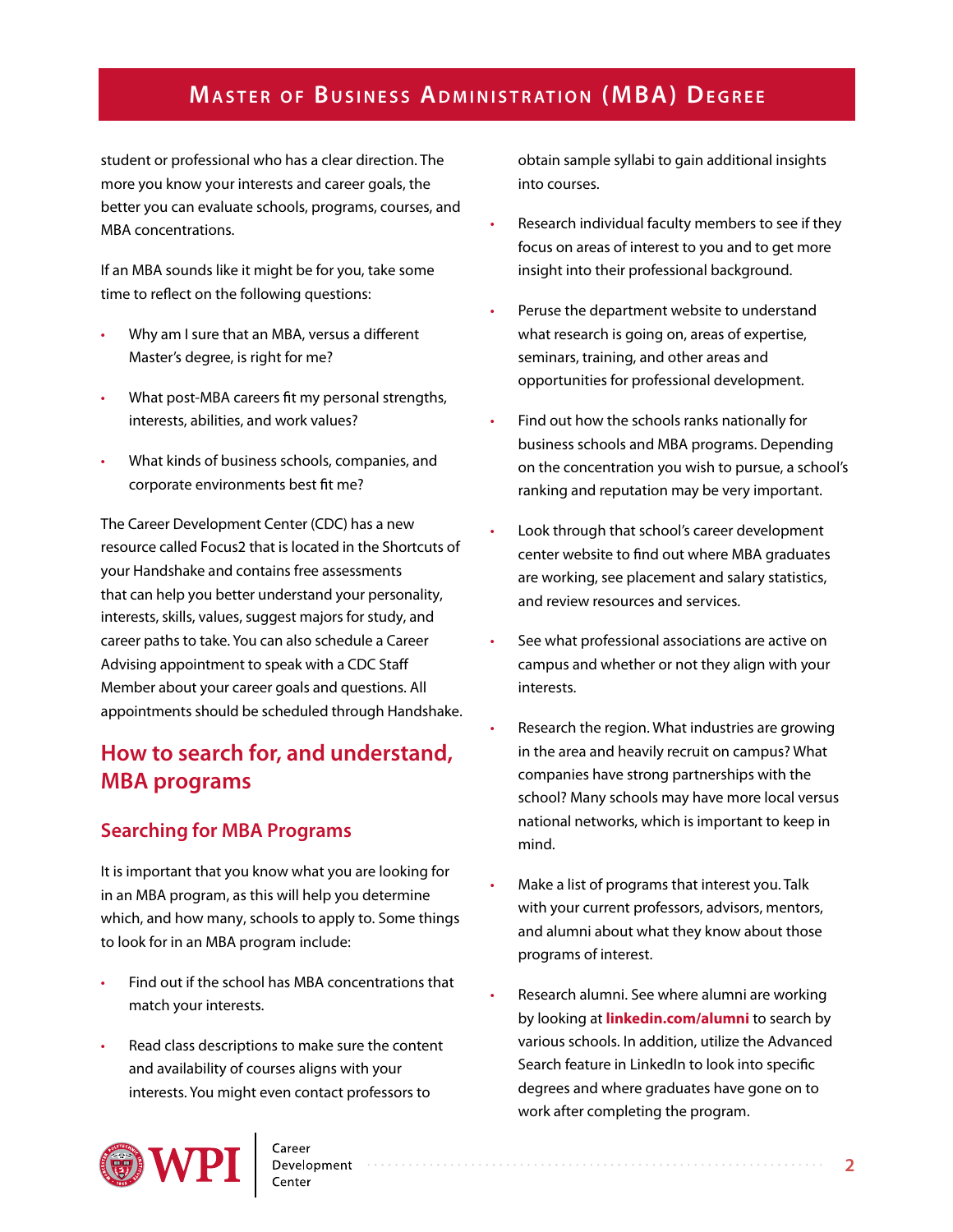• When applying for full-time jobs and internships, inquire about companies' tuition reimbursement programs and what MBA programs they have connections with.

### **WPI MBA Program (the Innovator's MBA):**

The WPI Innovator's MBA has been named by BusinessWeek as the Northeast's #1 Part-Time MBA Program for the past seven years, and the #16 Part-time MBA Program in country. BusinessWeek also gives the program an "A" for teaching quality and curriculum. The faculty members are recognized as being among the region's leading academics and are on the forefront of industry and entrepreneurship.

There are a few options for pursuing a WPI MBA:

- **Cohort Track:** Accelerated path for working professionals with blended learning.
- **Evening Track:** Self-paced with weekday evening, on-campus classes.
- **Flex Track:** Combine on-campus evening and periodic Saturday classes with web-based learning. Part-time and full-time options.

Another option is the MS in Management/MBA program. This program allows students to pursue and receive an MS in Management from WPI, work for two years, and then apply completed requirements (21 credits) towards the MBA degree.

Norm Wilkinson (**[nwilkins@wpi.edu](mailto:nwilkins%40wpi.edu?subject=WPI%20MBA%20Program)**) is a great contact to learn more about the WPI MBA Program. For admissions questions, email **[business@wpi.edu](mailto:business%40wpi.edu?subject=WPI%20MBI%20Program)**.

### **Types of MBA programs**

- **Full-time MBA**
	- **- 2 Year Program:** Students do not work full time during the program. Career changers (changing job function or industry) and career enhancers (continuing in same job function or industry) have the ability to learn new job skills and develop in a specific discipline. Work is customizable through electives and concentrations. Most programs accept students from varying academic backgrounds with basic requirements. One's learning goes beyond the classroom and into industry. Students must be prepared to spend two years not working and have the financial means to support themselves.
	- **- 1 Year Program:** These programs typically require specific prerequisites and range from 11-16 months. Students spend less time in core classes and have limited specializations. Students do not work full time, but specialized programs can complement your current career or industry to supplement your learning credentials. Internships are difficult since there are no extended breaks between semesters, which can be a limitation for students switching careers or industries.

#### • **Part-time MBA**

**-** This is your best option if you are a working professional and want to work during the day and pursue classes in the evening. Courses are available all year long, but students do not participate in an internship. Some programs have the option to specialize with concentrations, but others only offer a limited selection of electives. Some programs have fewer requirements than full-time programs, while others have the same amount of courses

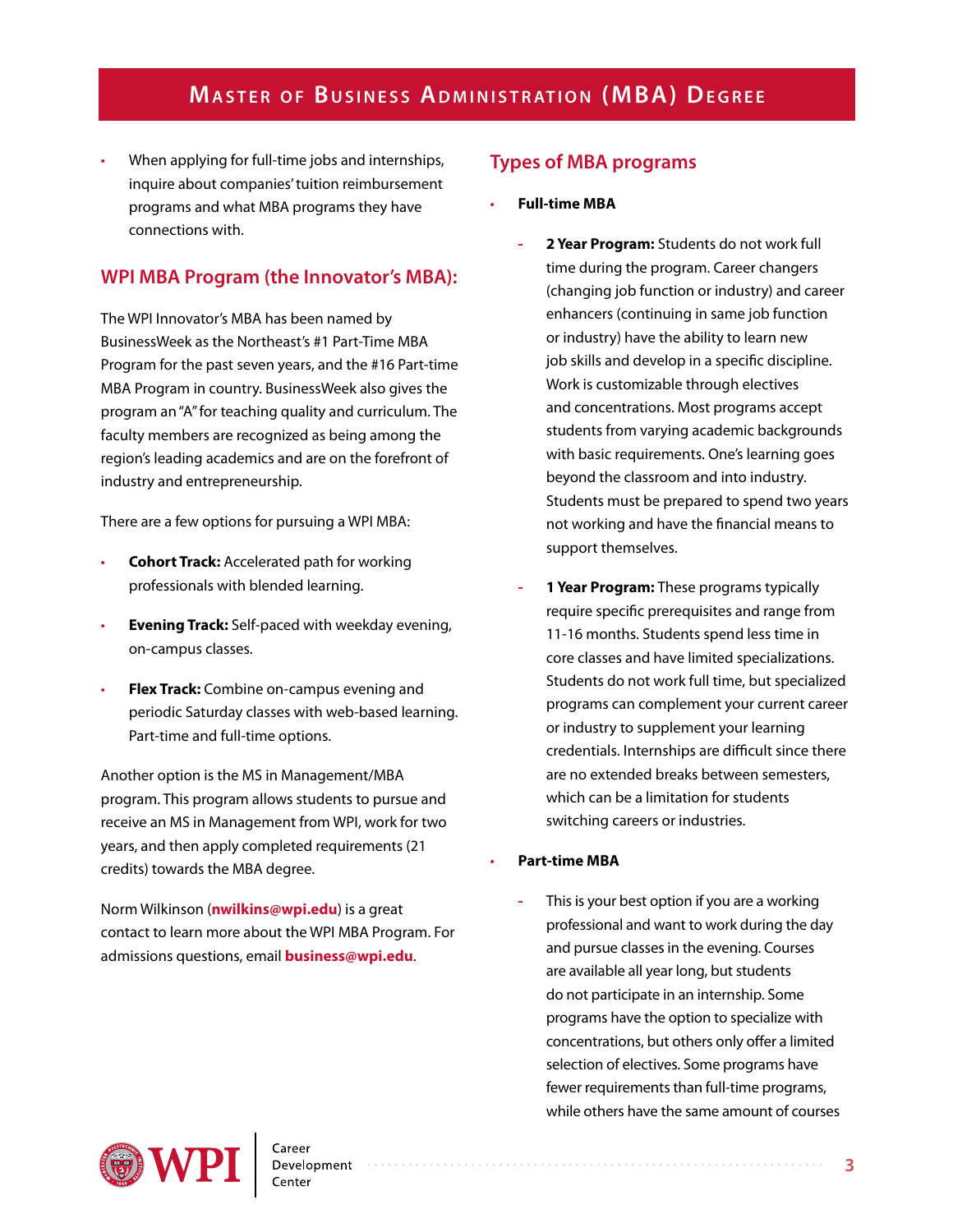and just take longer to complete. Part-time programs are popular with students who want to enhance their careers and develop new skills without leaving their current employer, and they allow students to bring real-world problems into the classroom to enhance their current job performance.

#### • **Executive MBA**

**-** Executive MBA programs enhance a current career of a working individual and are often company sponsored. Many Executive MBA programs require that students have several years of professional experience to be admitted. Classes usually meet on Fridays and Saturdays over a two year period. The curriculum includes several courses in each discipline, relocation is not necessary, and students can earn a degree in 2 years or less. One limitation is that an individual often has to work 80-100 hours a week between work and school.

#### • **Distance Learning**

- **-** This is the delivery of courses through remote locations or online. Distance-learning programs will not interrupt an individual's career, as they allow for additional training on a more flexible schedule. Geographical location is irrelevant and classes can be scheduled around other commitments.
- **Joint or Dual Degree**
	- **-** Some full-time MBA programs are connected with another full-time programs, such as law, healthcare administration, engineering, technology, international studies, or public policy. Many dual degree programs take between 3 and 4 years to complete. This option is attractive to individuals looking to switch

careers or who are interested in pursuing two degrees together.

#### **Resources**

- **[mba.com](http://www.mba.com/us)**
- **[topmba.com](http://www.topmba.com/)**
- **[mbadepot.com](http://www.mbadepot.com/)**
- **[thembatour.com](http://thembatour.com/)**
- **[grad-schools.usnews.rankingsandreviews.com/](http://grad-schools.usnews.rankingsandreviews.com/best-graduate-schools/top-business-schools/mba-rankings) [best-graduate-schools/top-business-schools/](http://grad-schools.usnews.rankingsandreviews.com/best-graduate-schools/top-business-schools/mba-rankings) [mba-rankings](http://grad-schools.usnews.rankingsandreviews.com/best-graduate-schools/top-business-schools/mba-rankings)**

## **What materials/requirements are needed to apply for an MBA program?**

#### **Timeline**

- One year before you plan to apply for your MBA, begin preparing for, and take, the GMAT. Contact schools for information and materials, and connect with professors and alumni for informational interviewing. Review all information you can get on the MBA program and school.
- Nine months before you plan to begin school, apply to programs. Make sure you meet deadlines and confirm with the graduate admissions department that all materials have been received.
- It is important that you apply early and before the deadlines. Early application lets the school know that you are very interested in their program.

#### **Academic Preparation/Background**

There is no one undergraduate major necessary to apply for an MBA. Candidates have a wide variety of

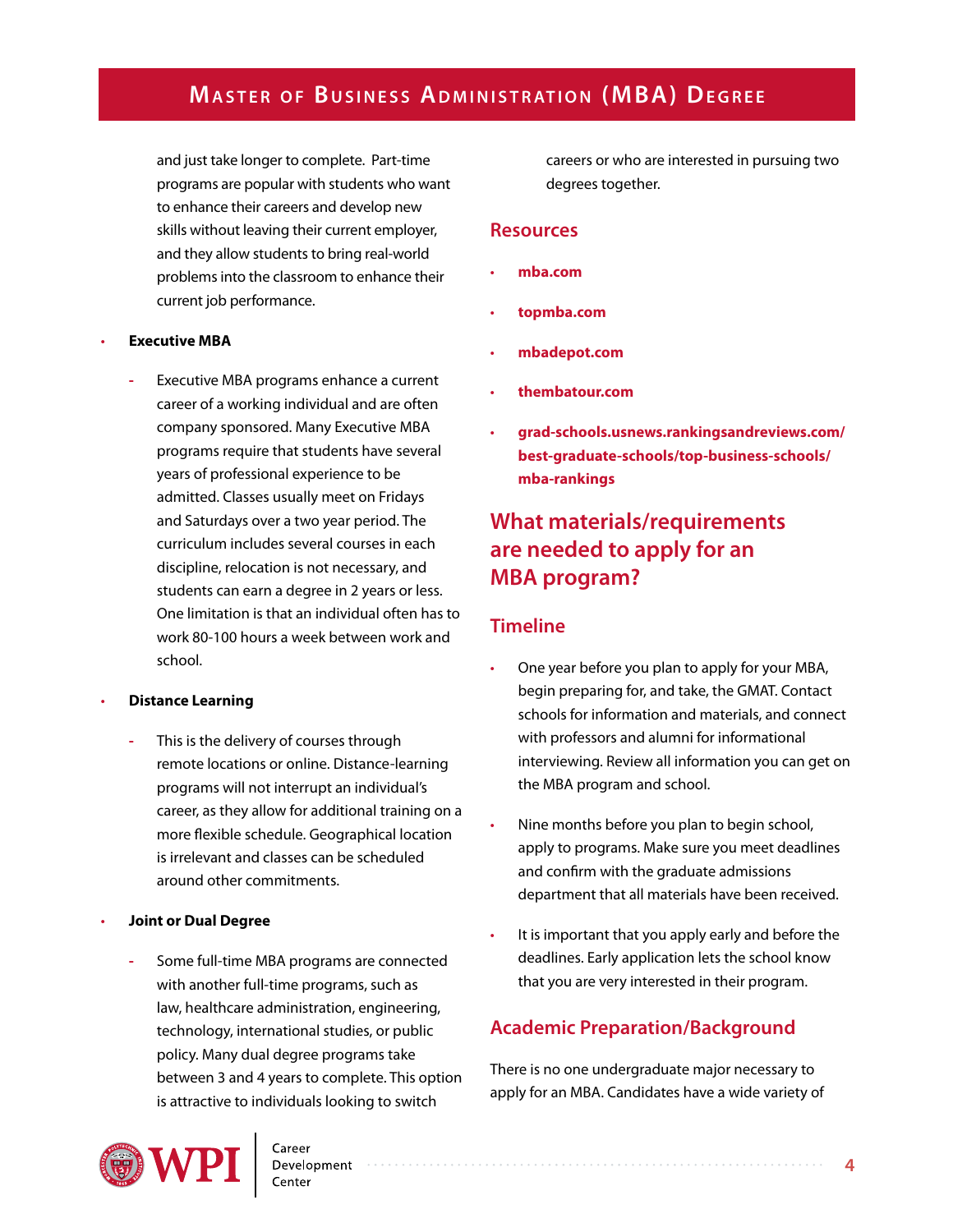background degrees. Some programs will require prior courses in calculus, statistics, economics, or other areas. You should find out if any previous credits are necessary in a particular area before you apply to an MBA program. Some schools will conditionally accept you into an MBA program provided that you take certain classes within a specified time limit.

If your undergraduate GPA was not as high as you would like, you might consider taking a few business courses as an unmatriculated (non-enrolled) student to help show the school that you are ready, and capable, to succeed in advanced business level courses. You can also use your personal statement as an opportunity to elaborate on your background and describe what qualities, skills, and experience you have that indicate your success in an MBA program. Academic success can be measured differently at different schools, taking into account factors such as GPA, difficult majors, GMAT scores, etc. Therefore, it is important that you use your personal statement to sell your strengths, highlight your commitment and ability to excel in the classroom, and prove that you are ready.

#### **Prior Experiences**

Work experiences, internships, and leadership roles in activities/non profit organizations help support your application. The more experiences you can show that highlight your prior performance as a leader, or within business, the more your application will stand out. Emphasize any and all experiences that demonstrate that you have the necessary leadership skills to be successful in an MBA program.

#### **Testing**

Most business schools around the world overwhelming prefer that applicants take and submit scores from the GMAT Exam. Some schools may accept GRE scores, but you should inquire about this in advance. Most programs will include this information on their

admissions website. Your GMAT scores help predict how you might perform academically in the future and provide a baseline to which all applicants are compared with one another. The GMAT consists of an analytical writing assignment, integrated reasoning questions, quantitative questions, and verbal questions. For additional information and preparation advice, please visit **[gmat.com](www.gmat.com)**.

### **Personal Statement**

Your personal statement is an essay that demonstrates why you are interested in pursuing an MBA, elaborates on your career aspirations, and highlights your written communication skills.

Most personal statements will require you to write about your previous experiences and professional goals. You should clearly communicate the answer to the question or prompt, be concise and specific, reinforce other aspects of your application, and highlight your interest in the specific program or school. You should also highlight the qualities that you have to offer the program and discuss what you want to gain from pursuing your MBA.

Make sure that you write the essay yourself. The Career Development Center can critique your statement to ensure that you have included the correct content, while the Writing Center can ensure that your essay contains strong sentence structure and is grammatically correct.

For more information on how to write a personal statement, read the CDC's **[Personal Statement](http://www.wpi.edu/Images/CMS/CDC/Personal-statement.pdf)  [Tipsheet](http://www.wpi.edu/Images/CMS/CDC/Personal-statement.pdf)**.

#### **Letters of Recommendation**

Recommendations elaborate on your credentials by providing the admissions team with additional information about you. Letters of recommendation

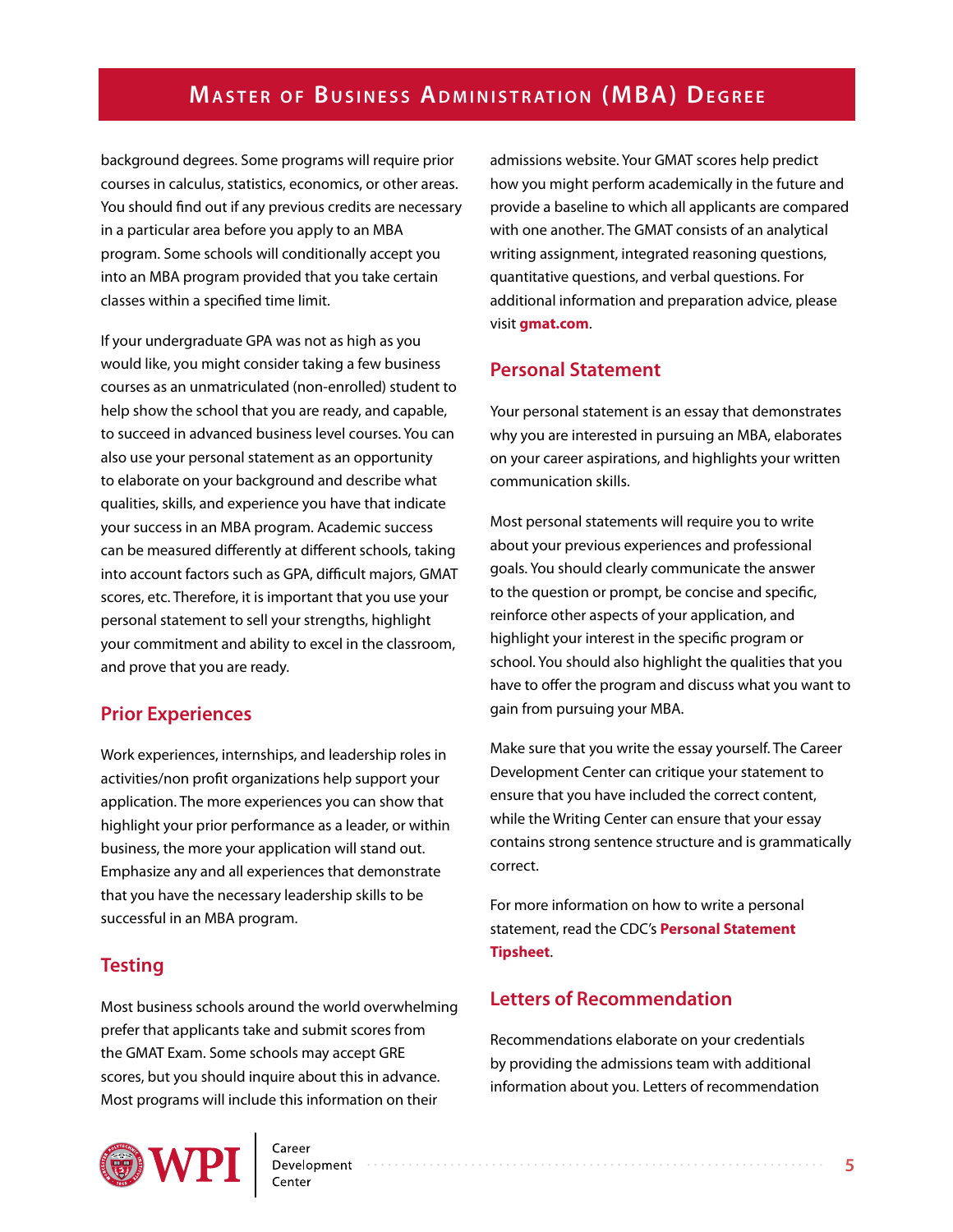can come from employers, colleagues, associates, or professors.

Recommendations should highlight professional skills. Make sure that the writer is someone who knows your accomplishments well, rather than someone who has an important title or position that you hope will influence your application. The purpose of a recommendation is to provide specialized information to a targeted audience.

Read the requirements from the school. Do not send more letters of recommendations than the application asks for because they may not be read. Give your recommenders a current resume and plenty of advance notice. Follow up with a thank you note after you have received the letters, and be sure to keep your recommenders updated on the status of your graduate applications, acceptance, and decision.

#### **Interviewing**

Some schools require an interview, while others leave it up to the applicant. It is always best to interview, as this is a great way to showcase your communication and interpersonal skills. Admissions might also gauge your interest based on participation in the optional interview. If interviews are granted based on request, take advantage to set yourself apart from the other candidates.

Highly selective schools may have invitation-only interviews. The candidate pool may be large, and the school might use the interview to gain additional information on areas of concern. Some schools make interviews a mandatory part of the application process. This is a sign that the program is assessing your interpersonal skills, revealing the importance of fit of candidates into the program, and identifying your strengths and weaknesses.

It is best if you can interview on campus, as this shows a strong interest in the program and school. It you cannot visit a school in person, you may have the opportunity to interview off campus or through Skype with alumni or the admissions staff.

#### **Funding**



One important aspect of pursuing an MBA program that you must consider is how you plan to pay for school. According to GMAC, students pay for MBA programs with a variety of funding types. Below is a chart on how Boston-Cambridge-Quincy prospective MBA candidates are planning to pay for their degrees:

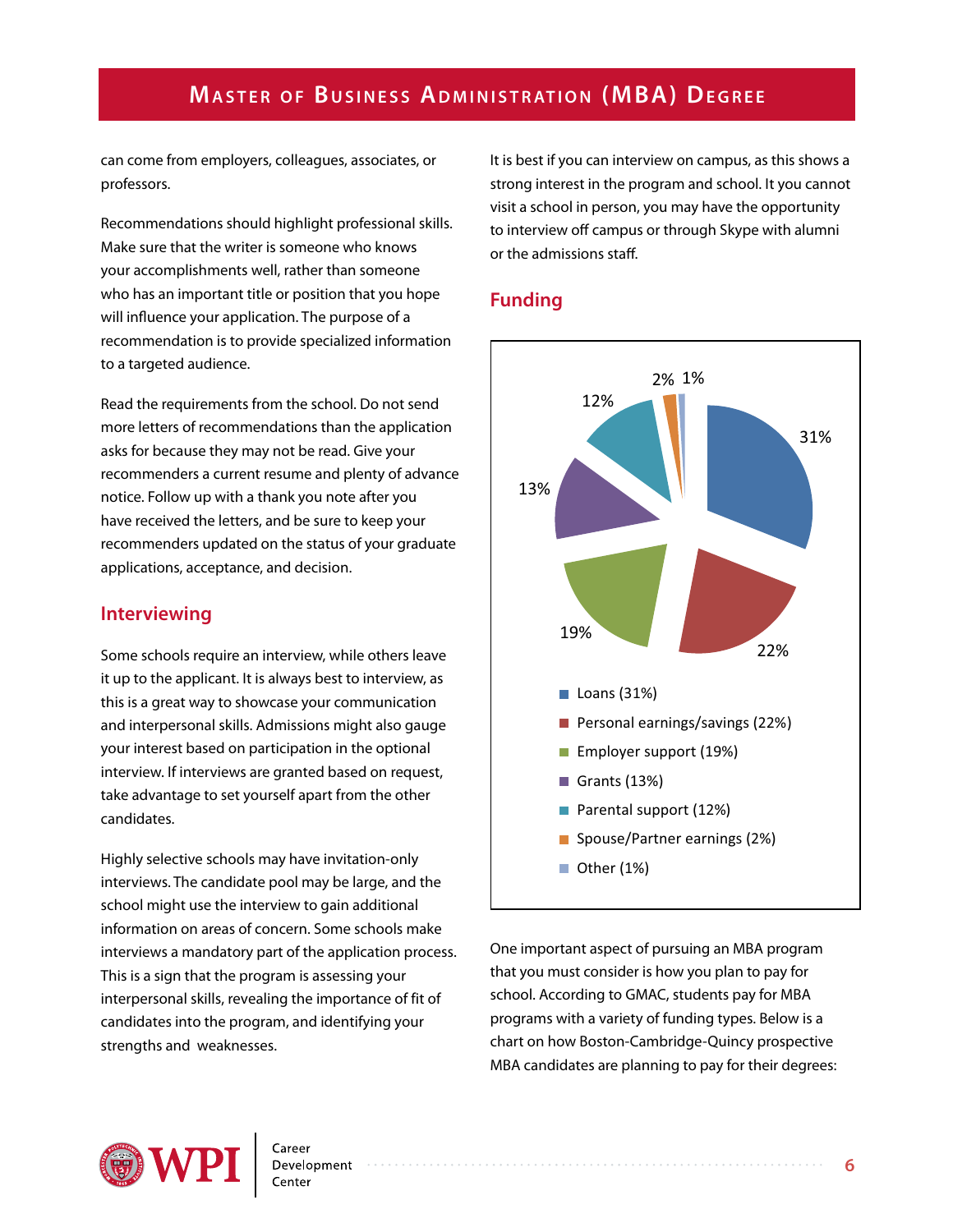You should spend some time researching funding opportunities available at different schools, professional association scholarships and fellowships, and other sources of funding. One common source of funding is through Graduate Assistantships, Research Assistantships, or Teaching Assistantships. Some graduate schools have opportunities that any graduate student is eligible for, while other schools have department-specific opportunities. You can also reach out to professors who conduct research in areas of interest to inquire about opportunities to work for them.

Scholarships and grants do not have to be repaid. These are provided based on test scores, grades, financial need, life experience, and other factors. Scholarships can also be referred to as fellowships or tuition waivers. Awards can also be given for living expenses. The expectation for aid from an MBA program should not be as high as that from a graduate program in the engineering or science fields.

### **What to expect in an MBA program**

Each and every MBA program is unique, which is why it is important to find the program that fits your career goals and learning style. Resources like **[mba.com](http://www.mba.com/us)** and **[topmba.com](http://www.topmba.com/)** provide great interviews with students and professionals who have pursued MBA programs.

The first year of an MBA program covers business fundamentals. You will be exposed to finance, accounting, human resources (aka organizational behavior), marketing, economics, operations, and business strategy. You may also take electives to get an in-depth background and understanding of specific areas of interest, such as entrepreneurship, marketing, information technology, management, operations, and social media – to name a few.

Internships and other experiential opportunities are another component of many MBA programs. Some



MBA programs will require an internship, while others may offer internships for credit. Programs may also offer company tours, job shadows, consulting projects, and externships. Gaining real-world work experience in your new field of interest is crucial for you to develop experiences, contacts, and skills that will compliment your MBA coursework and make you desirable for full time employment. The more experiences you can get during your MBA program, the more experiences and skills you will have to sell to future employers.

Leadership is another big component of MBA programs. Many courses involve team projects that enable students to test out leadership skills. You can also take advantage of professional associations with executive boards/committees, and you will have the opportunity to collaborate, and learn from, a wide demographic of peers – from different generations, countries, work experiences, and academic backgrounds.

### **How does an MBA prepare you for your future?**

MBA programs help position students and professionals to be competitive and advance in the job market, negotiate a higher salary, and secure advanced professional opportunities.

GMAC put together a survey of over 20,704 alumni from graduate management programs from 1959-2013 (of which, 10,650 participated in full-time MBA programs). According to the survey, the average salary in US dollars for alumni working in different countries is as follows:

| <b>United States</b> | \$110,000 |
|----------------------|-----------|
| Europe               | \$102,257 |
| Asia/Pacific Islands | \$95,000  |
| Canada               | \$93,866  |
| Latin America        | \$91,007  |
| Middle East/Africa   | \$68,380  |
| Central Asia         | \$24,049  |